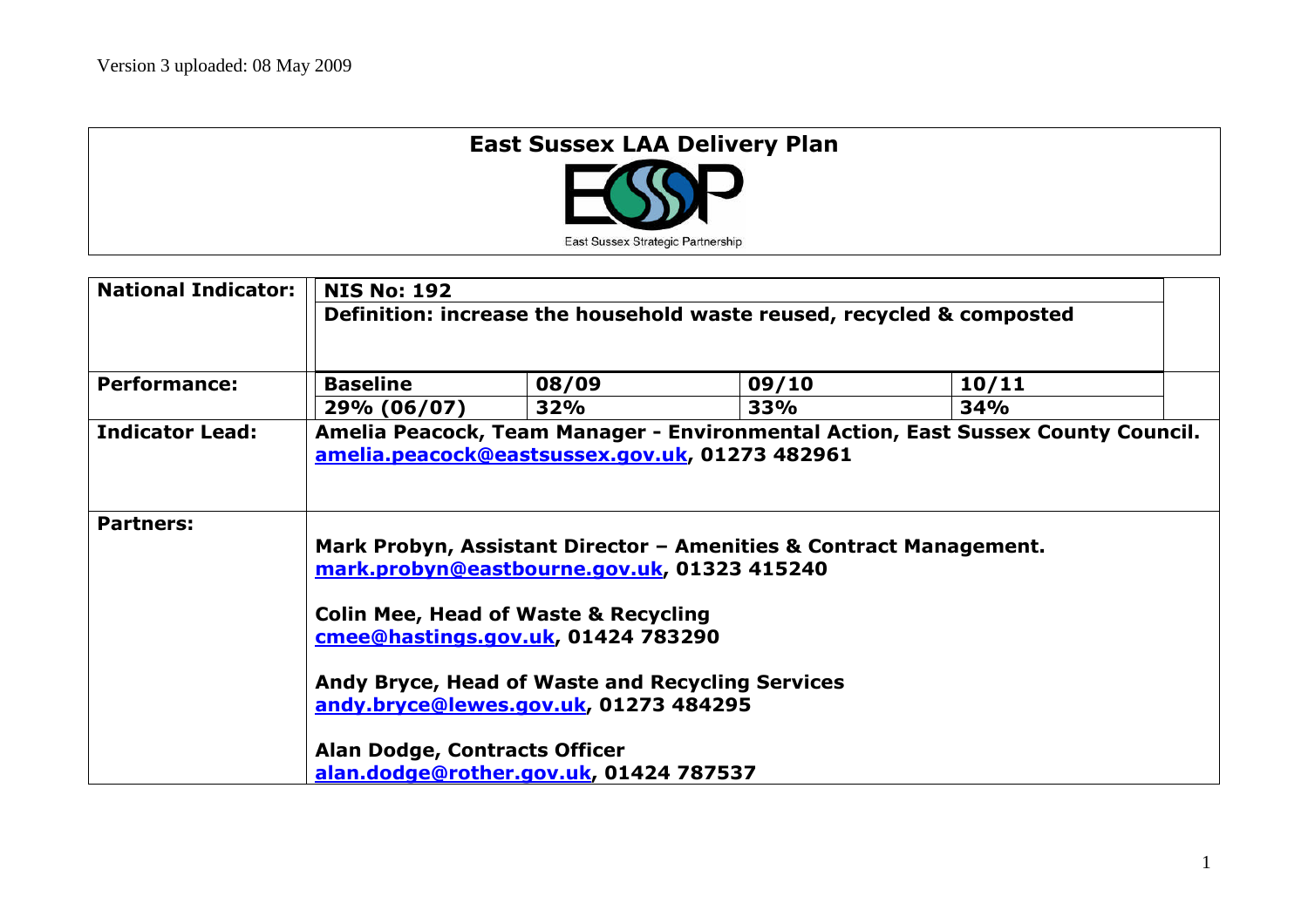|                                          | Mike Pashler, Head of Waste & Commercial Services<br>mike.pashler@wealden.gov.uk, 01323 443420                                                                                                                                                                                |                                                                                                                                                                                      |  |  |  |
|------------------------------------------|-------------------------------------------------------------------------------------------------------------------------------------------------------------------------------------------------------------------------------------------------------------------------------|--------------------------------------------------------------------------------------------------------------------------------------------------------------------------------------|--|--|--|
| <b>Steering Group/</b><br>Partnership:   | Waste Resource Strategy Group (previously know as Waste Forum Steering Group),<br>1/4ly meetings, chaired currently by Andy Robertson, Assistant Director Policy, East<br><b>Sussex County Council</b>                                                                        |                                                                                                                                                                                      |  |  |  |
| <b>Specific Sub</b>                      |                                                                                                                                                                                                                                                                               |                                                                                                                                                                                      |  |  |  |
| Targets:                                 | <b>National Indicators 191 &amp; 193</b>                                                                                                                                                                                                                                      |                                                                                                                                                                                      |  |  |  |
|                                          | NI 191 - reduce the residual household waste per household<br>08/09 780, 09/10 760, 10/11 740<br>NI 193 - reduce the amount of municipal waste landfilled<br>08/09 63%, 09/10 58%, 10/11 50%                                                                                  |                                                                                                                                                                                      |  |  |  |
| <b>Links with Other</b><br><b>Plans:</b> | East Sussex County Council Plan - Policy Steer 6.7c Plan for the sustainable<br>management of all the County's waste including provision of facilities to cater for<br>household waste and continue to raise waste awareness through the Reduce, Reuse<br>& Recycle campaign. |                                                                                                                                                                                      |  |  |  |
| <b>Risks/Barriers:</b>                   | <b>Risk/Barrier</b>                                                                                                                                                                                                                                                           | <b>Mitigating Action</b>                                                                                                                                                             |  |  |  |
|                                          | 1. Household waste, reused,<br>recycled & composted is not<br>increased.                                                                                                                                                                                                      | Existing recycling services maintained,<br>expanded and promoted with all<br>residents. Rethink Rubbish and the<br>'Waste Avoidance Campaign (Lewes<br>District) programmes of waste |  |  |  |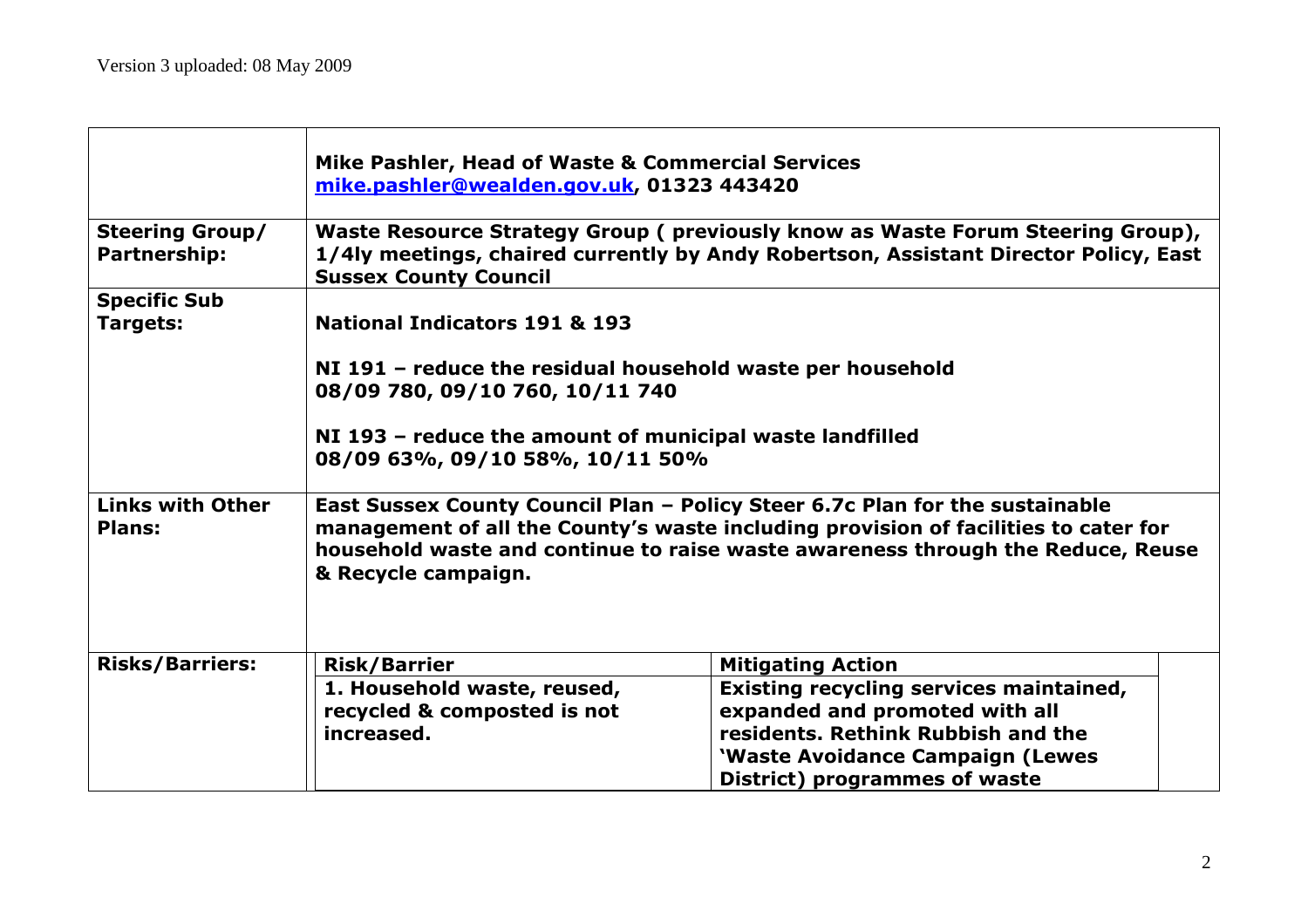|                                                                                                                                                                                                                                                                                                  | awareness & education continued.                                                                                                                                                                                                                                   |
|--------------------------------------------------------------------------------------------------------------------------------------------------------------------------------------------------------------------------------------------------------------------------------------------------|--------------------------------------------------------------------------------------------------------------------------------------------------------------------------------------------------------------------------------------------------------------------|
| 2. Additional municipal waste<br>coming under LAs control following<br>Defra's clarification under the<br><b>Controlled Waste Regulations 1992.</b>                                                                                                                                              | Additional waste will be monitored to<br>identify if any significant effect. All new<br>premises will be targeted to include<br>recycling & reuse where possible.                                                                                                  |
| 3. Closure of landfill sites for<br>municipal and commercial waste<br>locally could lead to increased fly<br>tipping.                                                                                                                                                                            | Partnership approach to fly tipping and<br>enforcement maintained, sharing<br>resources and support on prosecutions.<br><b>Businesses provided with information on</b><br>alternatives to landfill and their legal<br>obligations on managing commercial<br>waste. |
| 4. New method of calculating NI,<br>possible miscalculation of<br>forecasting results.                                                                                                                                                                                                           | <b>Review forecasts and targets using</b><br><b>WasteDataFlow for any queries.</b>                                                                                                                                                                                 |
| 5. Changes in infrastructure<br>availability in the area with<br>contract facilities coming on line<br>having unpredicted effects e.g.,<br>local paper bulking facility closing<br>due to the opening of a new<br>contract facility. Significant<br>alterations to funding streams<br>potential. | Other options still currently available<br>but having a detrimental effect on<br>collection efficiency due to increased<br>transport time and costs.                                                                                                               |
| 6. Recyclate market has been<br>buoyant but is now affected by the<br>national recession.                                                                                                                                                                                                        | <b>Prudential accounting practices. Material</b><br>stock piled if necessary, but trying to<br>avoid. New markets established to take<br>materials for recycling.                                                                                                  |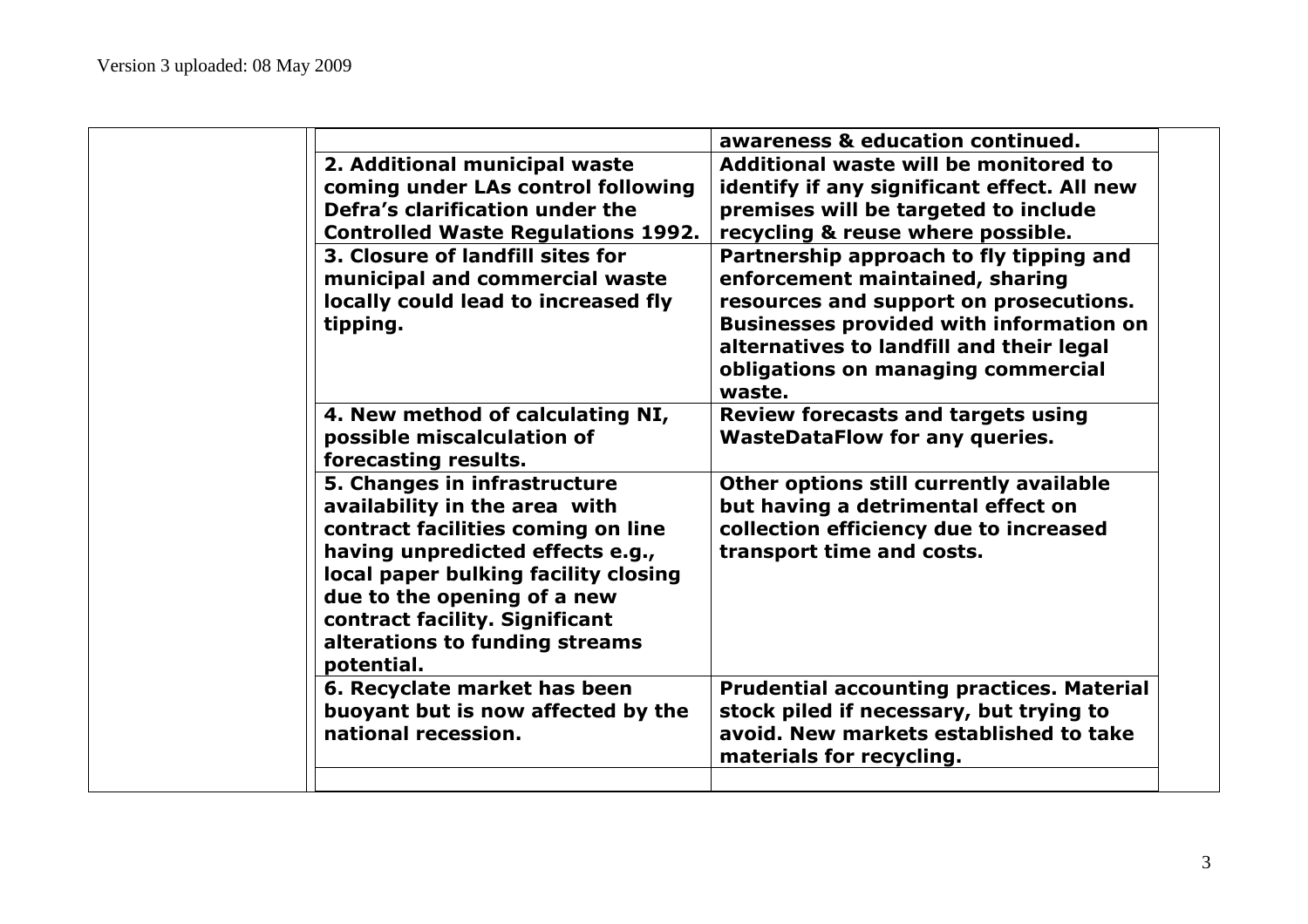| <b>Resources:</b> | $\vert$ Existing waste services and projects funded by each authority's waste budgets.<br>Additional funding from the Waste Performance Efficiency Grant and possible EU<br>Interreg IVA Grant. Recyclate market is currently buoyant. |
|-------------------|----------------------------------------------------------------------------------------------------------------------------------------------------------------------------------------------------------------------------------------|
|                   |                                                                                                                                                                                                                                        |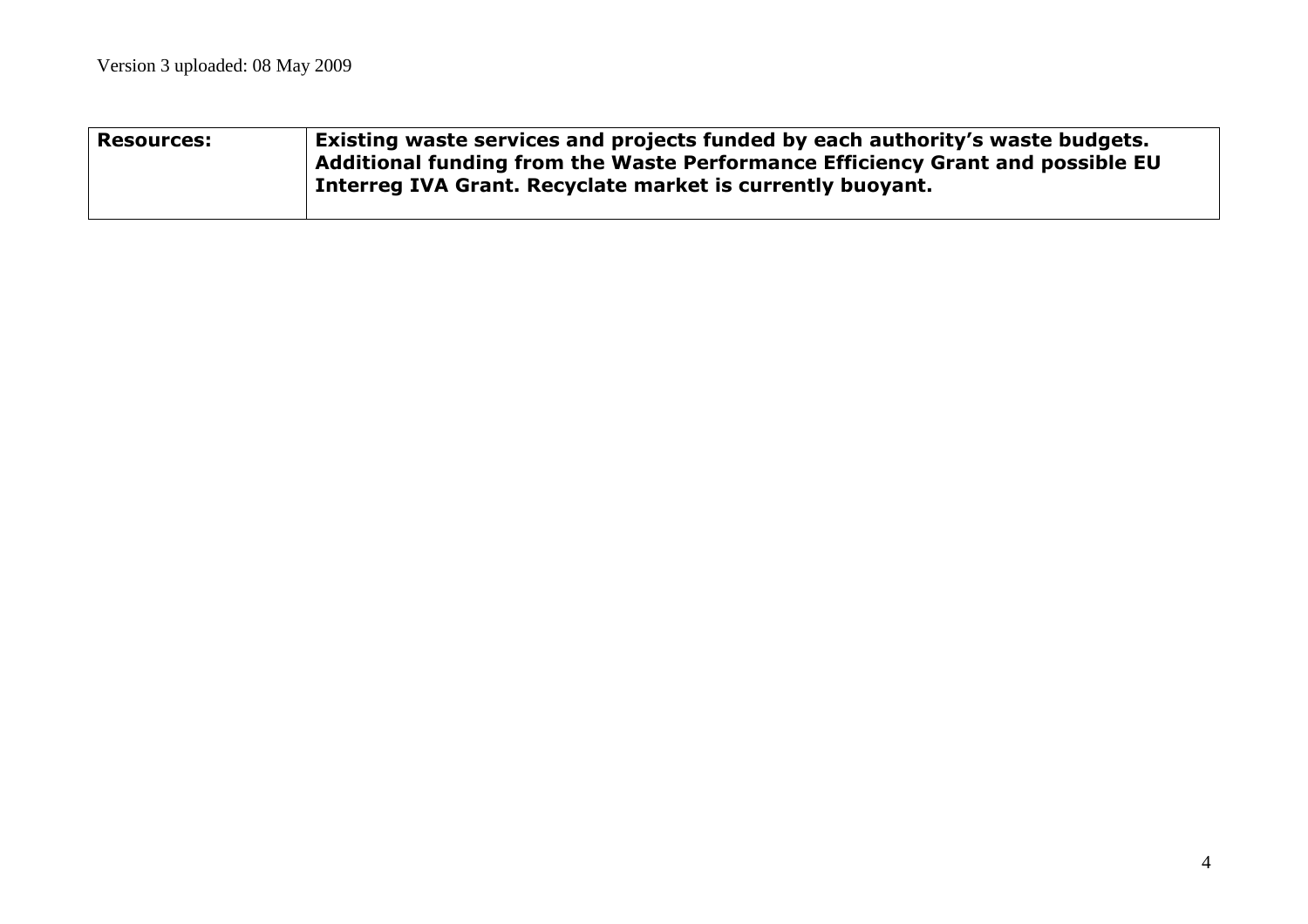*Indicator Leads should list of ALL activities undertaken by partners which will contribute to the successful achievement of the National indicator. Not all activities will relate specifically to the targets(s) used; where they do they should be identified. All partners will need to provide evidence which shows their activity is being achieved.*

| <b>Activity</b>                                                                                                                 | <b>Timescale</b>               | <b>Interim Measure +</b><br>frequency of<br>measurement | <b>Partner</b>       | <b>Named link</b>              |
|---------------------------------------------------------------------------------------------------------------------------------|--------------------------------|---------------------------------------------------------|----------------------|--------------------------------|
| Description of activity                                                                                                         | When will it start<br>/ finish | How we know activity has<br>been achieved               | Name of organisation | Contact name & phone<br>number |
| Continued increase in kerbside<br>recycling rates following last<br>year's introduction of a new<br>service (1% annually 09/10) | April 09 -<br>onwards          | 1/4 audit of recycling<br>rates                         | Hastings BC          | Colin Mee 01424<br>783290      |
| Introduction of a chargeable<br>(£35 p.a) garden waste<br>kerbside collection                                                   | April 08 -<br>onwards          | 1/4 audit of recycling<br>rates                         | Hastings BC          | Colin Mee 01424<br>783290      |
| Continued increase in kerbside<br>recycling rates following last<br>year's introduction of a new<br>service (1% annually 09/10) | April 09 -<br>onwards          | 1/4 audit of recycling<br>rates                         | Rother DC            | Alan Dodge 01424<br>787537     |
| Continued promotion of free<br>garden waste collection                                                                          | April 09 -<br>onwards          | 1/4 audit of recycling<br>rates                         | Rother DC            | Alan Dodge 01424<br>787537     |
| Dry recycling service extended<br>to all of the district including<br>"difficult" citadel and inner                             | April 09 -<br>onwards          | 1/4 audit of recycling<br>rates                         | Rother DC            | Alan Dodge01424<br>787537      |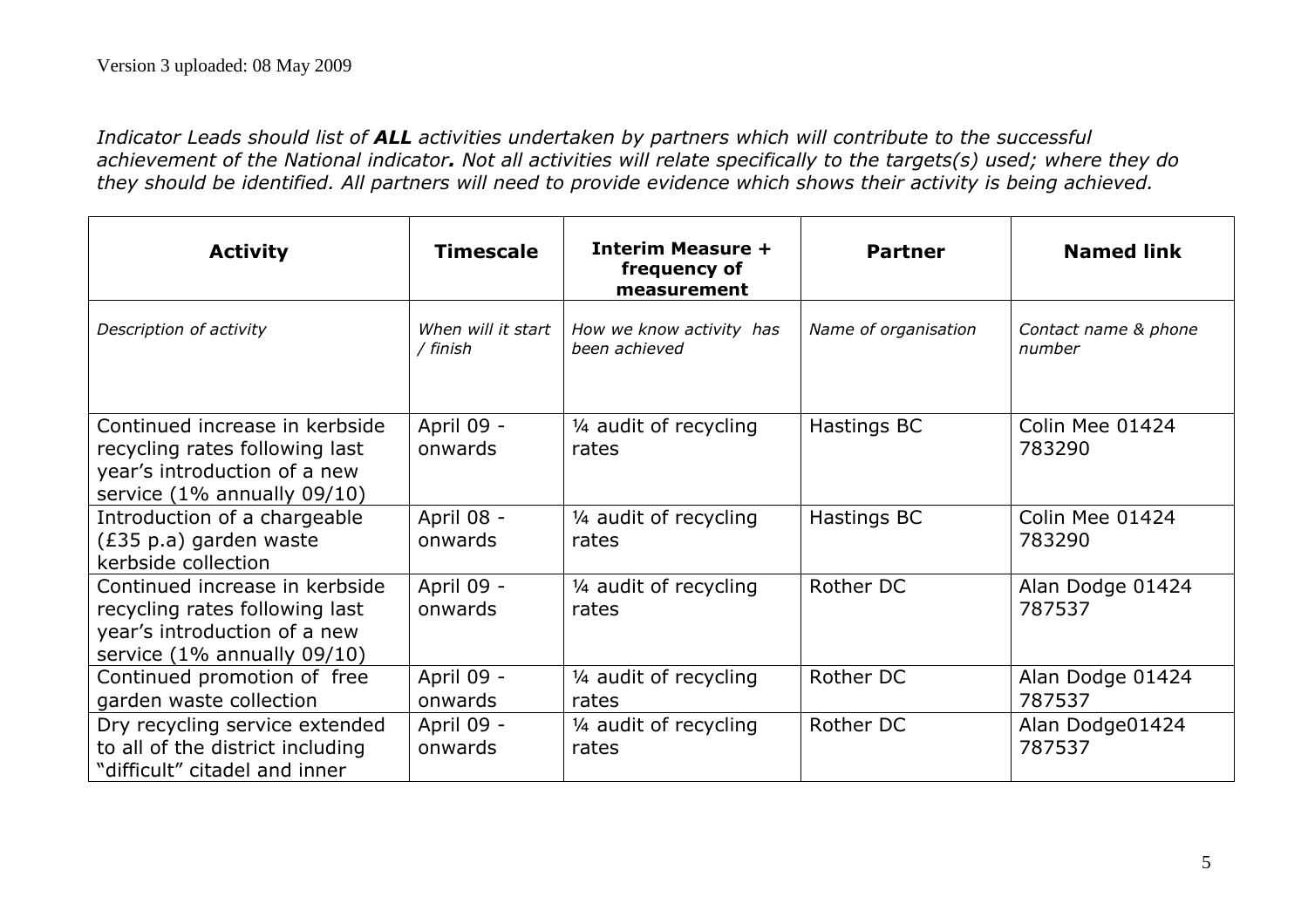| urban properties                                                                                                             |                       |                                 |                       |                                |
|------------------------------------------------------------------------------------------------------------------------------|-----------------------|---------------------------------|-----------------------|--------------------------------|
| Continued promotion of plastic<br>bottle kerbside recycling<br>collection service (28% 09/10)                                | April 09<br>onwards   | 1/4 audit of recycling<br>rates | Eastbourne BC         | Mark Probyn 01323<br>415240    |
| Change over from current opt in<br>'pay' green garden waste<br>collection service to an opt in<br>'free' service (35% 10/11) | January 09<br>onwards | 1/4 audit of recycling<br>rates | Eastbourne BC         | Mark Probyn 01323<br>415240    |
| Continue extension of recycling<br>facilities serving flats                                                                  | July 08<br>onwards    | 1/4 audit of recycling<br>rates | Eastbourne BC         | Mark Probyn 01323<br>415240    |
| Increase in kerbside collections<br>$(1\%$ annually)                                                                         | April 09<br>onwards   | 1/4 audit of recycling<br>rates | Lewes DC              | Andy Bryce 01273<br>484295     |
| Continued introduction of<br>cardboard and paper to flats                                                                    | April 09<br>onwards   | 1/4 audit of recycling<br>rates | Lewes DC              | Andy Bryce 01273<br>484295     |
| Introduction of one new EV to<br>the urban areas to increase<br>capacity                                                     | April 09<br>onwards   | 1/4 audit of recycling<br>rates | Lewes DC              | Andy Bryce01273<br>484295      |
| Increase in kerbside collections<br>$(1\%$ annually)                                                                         | April 09<br>onwards   | 1/4 audit of recycling<br>rates | Wealden DC            | Mike Pashler 01323<br>443420   |
| Expansion of CROWN scheme to<br>remaining rural areas and<br>villages                                                        | Jan $10$<br>onwards   | 1/4 audit of recycling<br>rates | Wealden DC            | Mike Pashler 01323<br>443420   |
| Introduction of MDF to 4<br>Household Waste Recycling<br>Sites (HWRS)                                                        | Jan 09<br>onwards     | 1/4 audit of recycling<br>rates | <b>East Sussex CC</b> | Amelia Peacock<br>01273 482961 |
| <b>New HWRS at Maresfield</b>                                                                                                | June 09<br>onwards    | 1/4 audit of recycling<br>rates | <b>East Sussex CC</b> | Amelia Peacock<br>01273 482961 |
| Inclusion and expansion of<br>reuse materials                                                                                | April 09<br>onwards   | 1/4 audit of recycling<br>rates | <b>East Sussex CC</b> | Amelia Peacock<br>01273 482961 |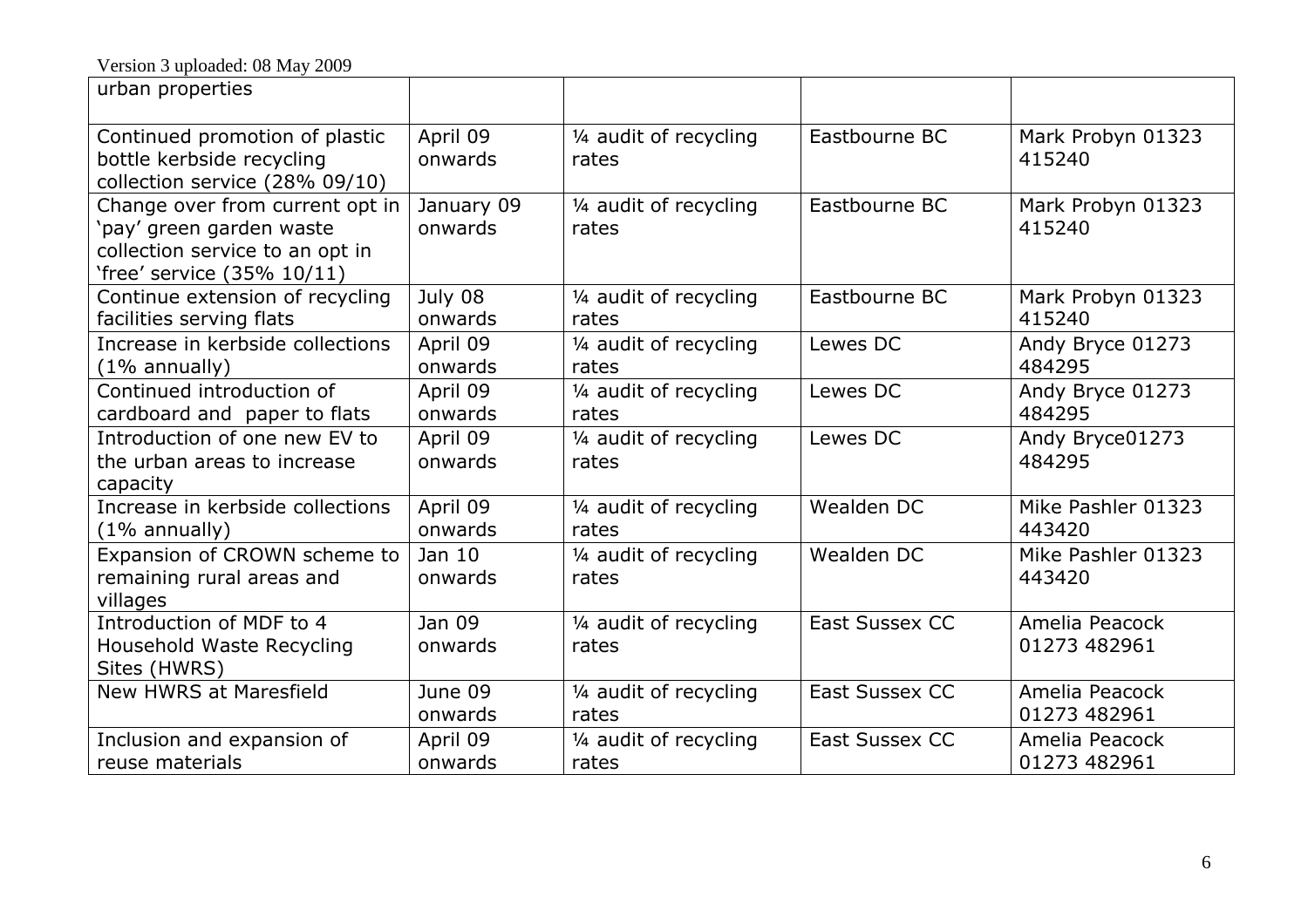| Version 3 uploaded: 08 May 2009                                                                                                                                                                                                                                                                                                                |                     |                                                |                                                                                              |                                                                                                               |
|------------------------------------------------------------------------------------------------------------------------------------------------------------------------------------------------------------------------------------------------------------------------------------------------------------------------------------------------|---------------------|------------------------------------------------|----------------------------------------------------------------------------------------------|---------------------------------------------------------------------------------------------------------------|
| Positive contribution from all<br>authorities on reducing waste<br>arisings through projects such<br>as Rethink Rubbish, limiting<br>side waste, smaller sized<br>containers for residual waste,<br>Zero Waste Places project<br>(Lewes DC) etc. Using National<br>WRAP campaigns - "Avoiding<br>food waste and Keeping a good<br>thing going" | April 09<br>onwards | 1/4 audit of recycling<br>rates                | <b>East Sussex CC</b><br>Hastings BC<br>Rother DC<br>Eastbourne BC<br>Lewes DC<br>Wealden DC | Amelia Peacock<br>01273 482961<br>Colin Mee<br>Alan Dodge<br>Mark Probyn<br><b>Andy Bryce</b><br>Mike Pashler |
| Targeted information &<br>education material for all<br>producers of additional<br>municipal waste identified from<br>the Controlled Waste<br>Regulations                                                                                                                                                                                      | April 09<br>onwards | 1/4 audit of recycling<br>rates                | <b>East Sussex CC</b><br>Hastings BC<br>Rother DC<br>Eastbourne BC<br>Lewes DC<br>Wealden DC | Amelia Peacock<br>01273 482961<br>Colin Mee<br>Alan Dodge<br>Mark Probyn<br>Andy Bryce<br>Mike Pashler        |
| Continued development and<br>operation of the Integrated<br><b>Waste Management Service</b><br>Contract                                                                                                                                                                                                                                        | April 09<br>onwards | 1/4 audit of progress                          | East Sussex CC                                                                               | Amelia Peacock<br>01273 482961                                                                                |
| Continued partnership working<br>on fly tipping, enforcement and<br>promotion of Duty of Care with<br>residents and businesses.                                                                                                                                                                                                                | April 09<br>onwards | 1/4 audit of progress<br>and Flycapture data   | <b>East Sussex CC</b><br>Hastings BC<br>Rother DC<br>Eastbourne BC<br>Lewes DC<br>Wealden DC | Amelia Peacock<br>01273 482961<br>Colin Mee<br>Alan Dodge<br>Mark Probyn<br>Andy Bryce<br>Mike Pashler        |
| Investigation with WRAP of the<br>feasibility of kerbside kitchen                                                                                                                                                                                                                                                                              | September 08        | Reports completed May<br>09 for discussion and | East Sussex CC<br>Hastings BC                                                                | Amelia Peacock<br>01273 482961                                                                                |